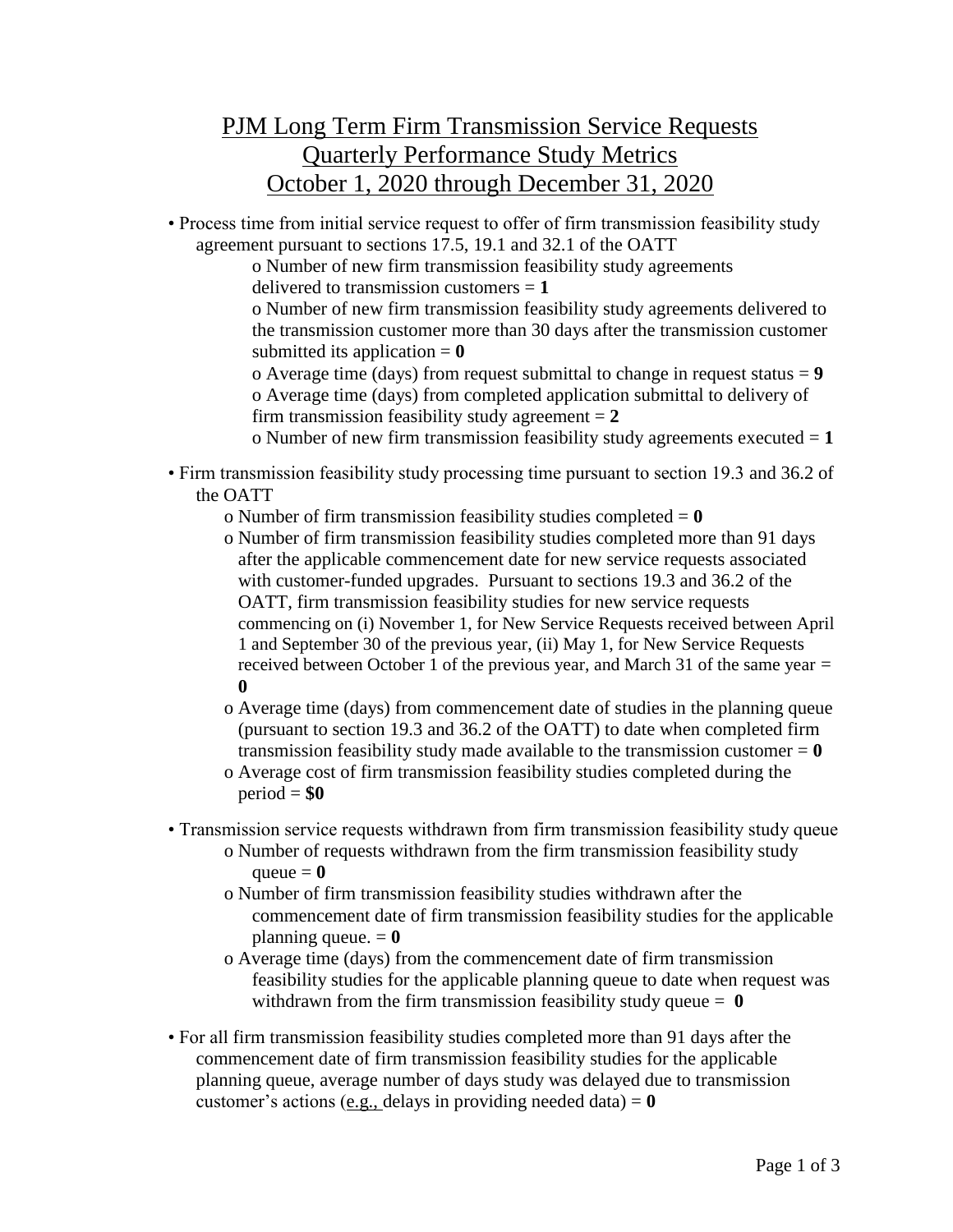- Process time from completed firm transmission feasibility study for transmission service to offer of system impact study pursuant to sections 19.4 and 32.4 of the **OATT** 
	- o Number of new system impact study agreements delivered to transmission  $\text{customers} = 0$
	- o Number of new system impact study agreements delivered to transmission customers more than 30 days after the completion of the firm transmission feasibility study  $= 0$
	- o Average time (days) from completion of firm transmission feasibility study to delivery of system impact study agreement  $= 0$
	- o Number of new system impact study agreements executed = **0**
- System impact study for transmission service processing time pursuant to sections 205.3 of the OATT \*
	- o Number of system impact studies completed = **0**
	- o Number of system impact studies for transmission service completed more than 120 days after the applicable commencement date for new service requests associated with customer-funded upgrades. Pursuant to section 205.3 of the OATT, system impact studies for new service requests commencing on (i) May 1, for New Service Requests received between April 1 and September 30 of the previous year, (ii) November 1, for New Service Requests received between October 1 of the previous year, and March 31 of the same year.  $= 0$
	- o Average time (days) from commencement date of studies in the planning queue (pursuant to section 205.3 of the OATT) to date when completed system impact study made available to the transmission customer  $= 0$
	- o Average cost of system impact studies completed during the period = **\$0**

*\* Note: System Impact Re-studies are not counted as they may have been counted in a previous reporting metric. This metric is assuming new System Impact Studies. Dates updated effective 10/31/2016 per ER16-2518-000.*

- Transmission service requests withdrawn from system impact study queue
	- o Number of requests withdrawn from the system impact study queue = **0**
	- o Number of system impact studies withdrawn after the commencement date of system impact studies for the applicable planning queue.  $= 0$
	- o Average time (days) from the commencement date of system impact studies for the applicable planning queue to date when request was withdrawn from the system impact study queue  $= 0$
- For all system impact studies for transmission service completed more than 120 days after the commencement date of system impact studies for the applicable planning queue, average number of days study was delayed due to transmission customer's actions (e.g., delays in providing needed data)  $= 0$